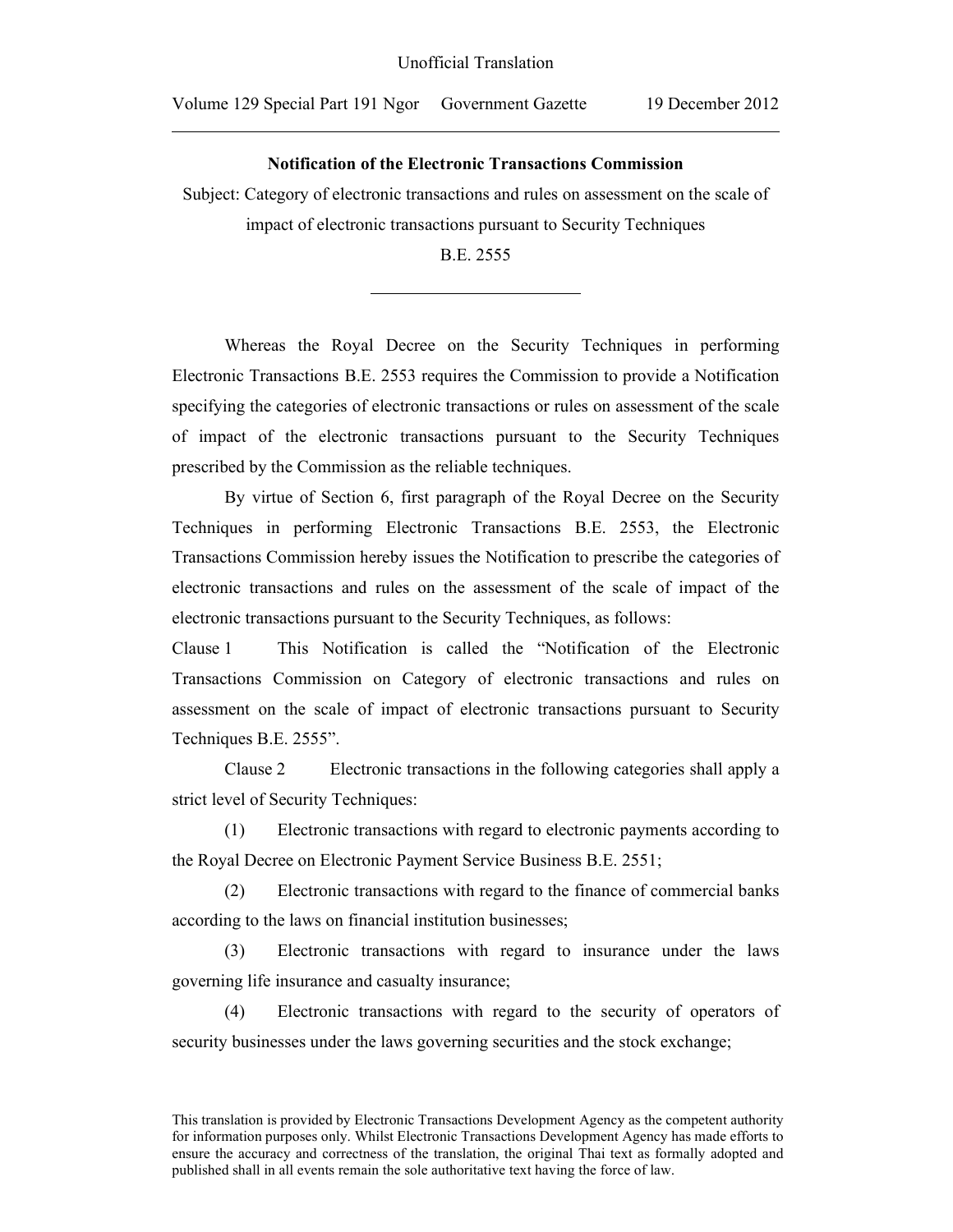$\overline{a}$ 

(5) Electronic transactions which archive, collect and provide information of various persons, or assets or registers which are public documents or public information;

(6) Electronic transactions which provide services on public utilities and related public services requiring continuous operation.

Clause 3 In assessing the scale of impact of the electronic transactions, the agency or organisation shall adhere to a risk assessment principle of the information technology system generally accepted as reliable to be a guideline in assessing the scale of impact.

Clause 4 Assessment on the scale of impact of the electronic transactions shall assess impacts on the following aspects:

(1) Impact with regard to the value of financial damage;

(2) Impact to the number of subscribers or interested persons vulnerable to the danger to life, body or health;

(3) Impact to the number of subscribers or interested persons vulnerable to any other damage other than (2);

(4) Impact with regard to national security.

Clause 5 Assessment of the impact with regard to the value of financial shall be arranged into three levels with the following assessment criteria:

(1) In case of the value of financial damage not exceeding one million Baht, this shall be classified as a low impact level;

(2) In case of the value of financial damage exceeding one million Baht but not exceeding one hundred million Baht, this shall be classified as a medium impact level; and

(3) In case of the value of financial damage exceeding one hundred million Baht, this shall be classified as a high impact level.

In assessing the value of financial damage under the first paragraph, the damage shall be calculated from that happening in one day and from direct damage only.

This translation is provided by Electronic Transactions Development Agency as the competent authority for information purposes only. Whilst Electronic Transactions Development Agency has made efforts to ensure the accuracy and correctness of the translation, the original Thai text as formally adopted and published shall in all events remain the sole authoritative text having the force of law.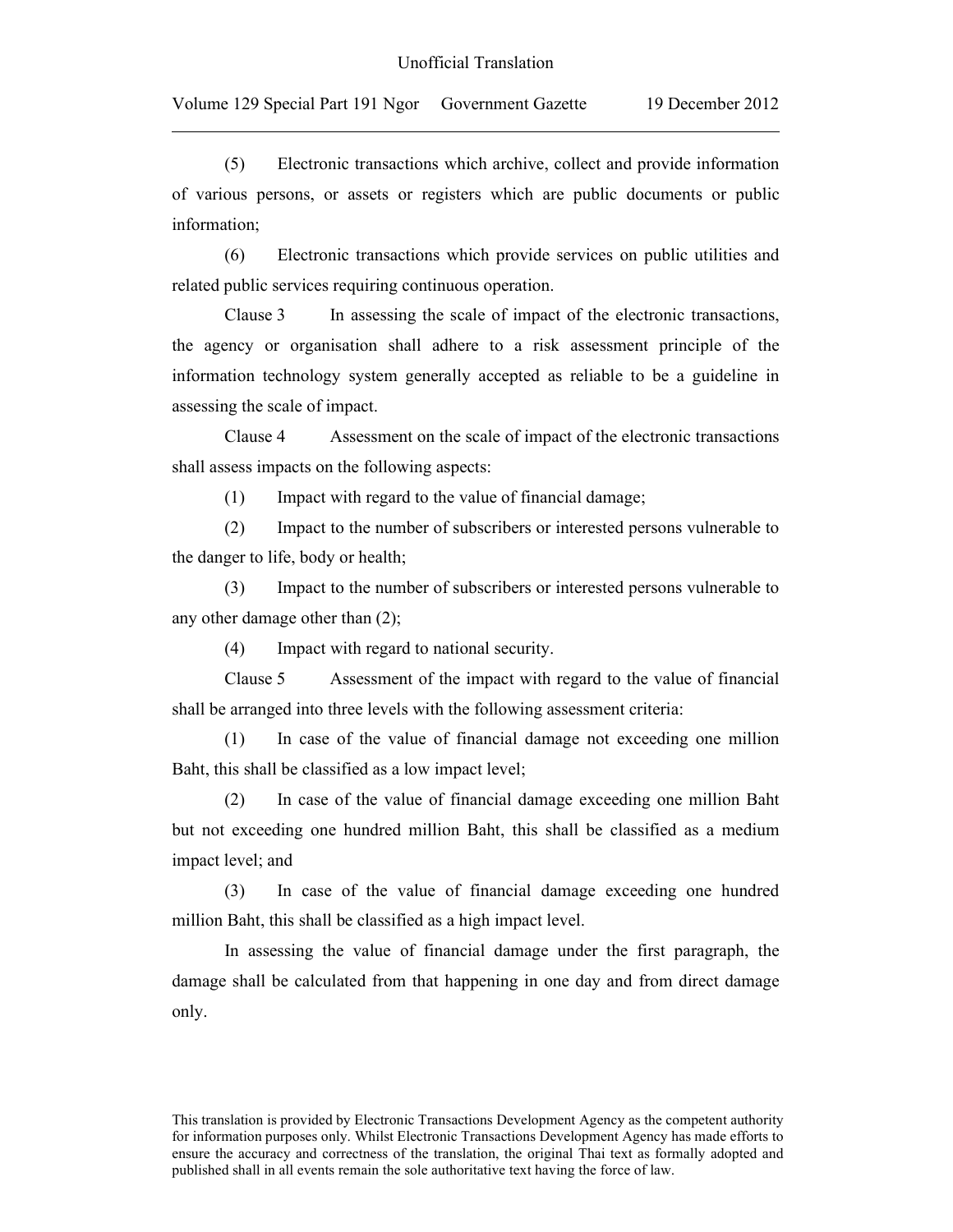$\overline{a}$ 

Clause 6 Assessment of the impact to the number of subscribers or interested persons vulnerable to the danger to life, body or health shall be arranged into three levels with the following assessment criteria:

(1) In case of no subscriber or interested person vulnerable to the danger to life, body or health, this shall be classified as a low impact level;

(2) In case of subscribers or interested persons affected from the danger to body or health at least one person but not exceeding a thousand persons, this shall be classified as a medium impact level; and

(3) In case of subscribers or interested persons affected from the danger to body or health exceeding a thousand persons, or from the danger to life at least one person, this shall be classified as a high impact level.

Assessing of the impact to the number of subscribers or interested persons vulnerable to the danger to life, body or health under the first paragraph shall be calculated from the number of such persons affected in one day.

Clause 7 Assessment of the impact to the number of subscribers or interested persons who may receive any other damage other than clause 4 (2) shall be arranged into three levels with the following assessment criteria:

(1) In case of the number of subscribers or interested persons potentially affected not exceeding ten thousand persons, this shall be classified as a low impact level;

(2) In case of the number of subscribers or interested persons potentially affected exceeding ten thousand persons, but not exceeding one hundred thousand persons, this shall be classified as a medium impact level; and

(3) In case of the number of subscribers or interested persons potentially affected exceeding one hundred thousand persons, this shall be classified as a high impact level.

In assessing the impact to the number of subscribers or interested persons vulnerable to the damage under the first paragraph, the damage shall be calculated from that happening in one day and from direct damage only.

Clause 8 Assessment of the impact on national security shall be arranged into two levels with the following assessment criteria:

This translation is provided by Electronic Transactions Development Agency as the competent authority for information purposes only. Whilst Electronic Transactions Development Agency has made efforts to ensure the accuracy and correctness of the translation, the original Thai text as formally adopted and published shall in all events remain the sole authoritative text having the force of law.